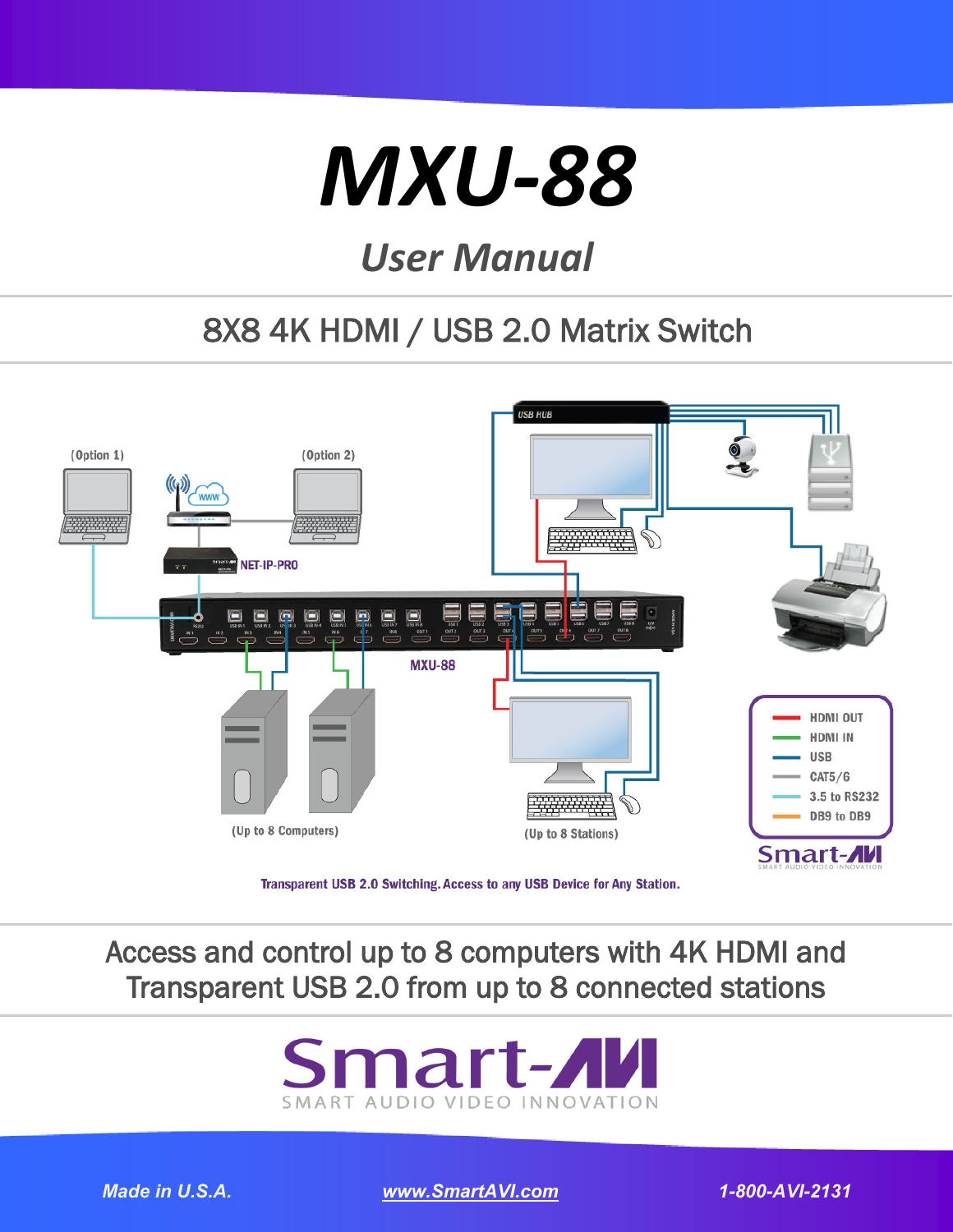| <b>TABLE OF CONTENTS</b>          |                |  |
|-----------------------------------|----------------|--|
| <b>WHAT'S IN THE BOX?</b>         | $\overline{2}$ |  |
| <b>INTRODUCTION</b>               | 3              |  |
| <b>FEATURES</b>                   | 3              |  |
| <b>APPLICATIONS</b>               | 3              |  |
| <b>TECHNICAL SPECIFICATIONS</b>   | 4              |  |
| HARDWARE INSTALLATION             | 5              |  |
| <b>FRONT PANEL CONTROL</b>        | 6              |  |
| <b>CONTROL VIA ETHERNET</b>       | $7-8$          |  |
| <b>LIMITED WARRANTY STATEMENT</b> | 9              |  |

| <b>WHAT'S IN THE BOX?</b> |   |                                   |  |  |
|---------------------------|---|-----------------------------------|--|--|
| <b>PART NO.</b>           |   | <b>QTY DESCRIPTION</b>            |  |  |
| MXU88-S                   | 1 | 8X8 4K HDMI USB 2.0 Matrix Switch |  |  |
| PS12VDC5A                 | 1 | <b>Power Adapter</b>              |  |  |
|                           |   | <b>Quick Start Guide</b>          |  |  |

Brackets for mounting this device in a standard 19" rack can be ordered from SmartAVI.

## Front View



## [Rear View](http://smartavi.com/products/kvm-solutions/kvm-matrix/mxu-88.html)

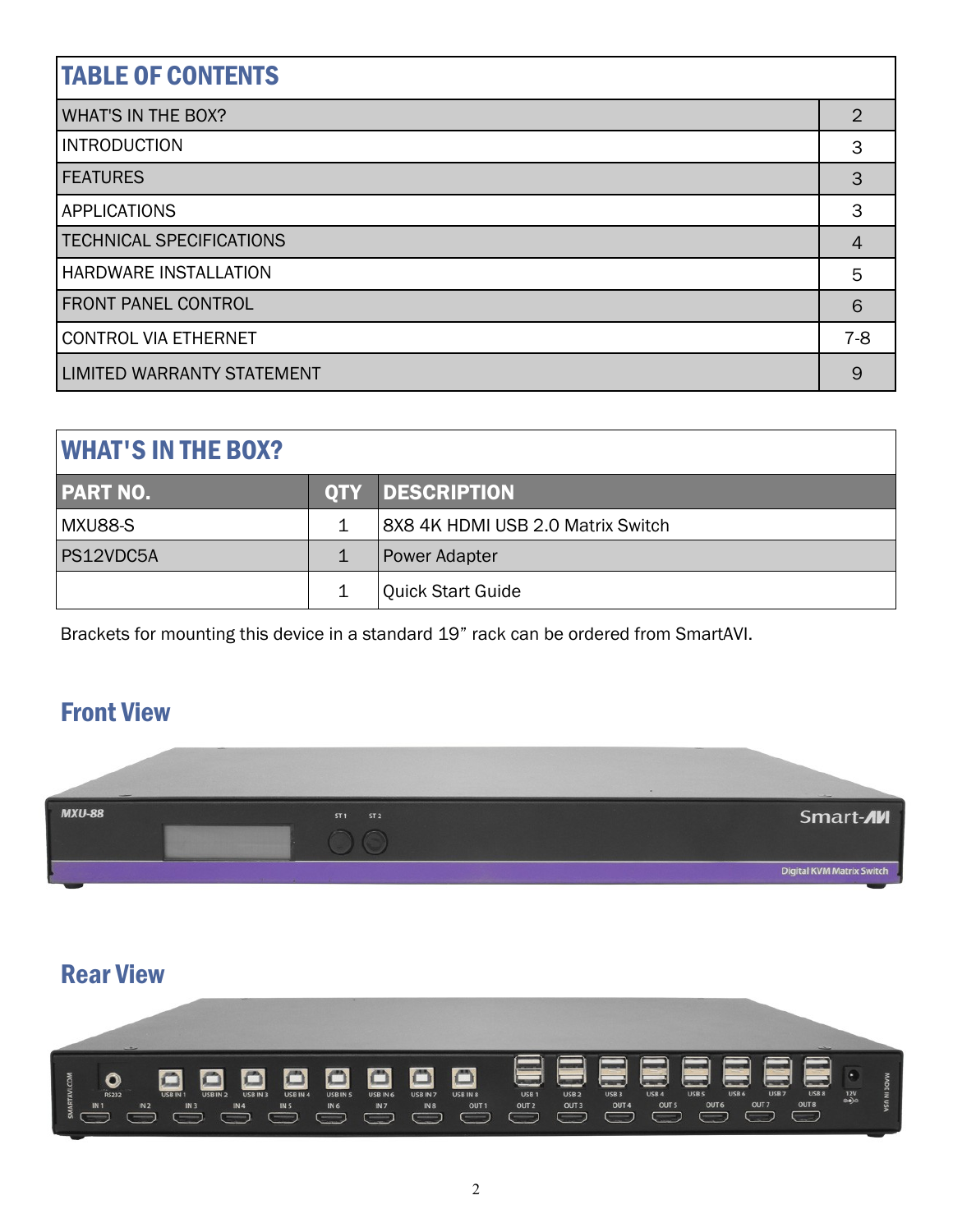## INTRODUCTION

The MXU-88 is an 8x8 4K HDMI and USB 2.0 matrix switch. It allows up to eight users to control & share any eight remote computers from USB 2.0 equipped stations with up to 4K resolution HDMI displays (DVI-D with adapters). Perfect for supervising workstations with multiple users, the MXU-88 excels at expediting workflow by offering control of remote systems via USB devices, such as keyboards and mice, as well as connectivity for peripherals like external hard-drives, printers, and scanners. The MXU-88 also has the advantage of 4K-ready HDMI display support.

Controlling the MXU-88 is easy thanks to SmartAVI's simple-yet-robust design. Our two-button front panel control interface lets users switch between connected systems and devices at the press of a button. Furthermore, MXU-88 features a web-based control interface that offers comprehensive command of video settings and USB devices over an Ethernet connection. The MXU-88 is 4K-ready, capable of resolutions up to 3840x2160 @ 30Hz on HDMI monitors. The switch's ultra-high detail video capabilities makes it an essential component in various real-world applications including control room supervision, postproduction, group-based digital design work, large-scale server management, and more!

The MXU-88 is an ideal solution for medical, industrial, studio and defense applications, where it is not practical or safe to have multiple workstations in close proximity to each other. An operator can switch to any connected computer from any connected station with ease.

## FEATURES

- (8) HDMI inputs with resolutions up to 4K (3840x2160 @ 30Hz)
- (8) HDMI outputs with resolutions up to 4K (3840x2160 @ 30Hz)
- (8) USB 2.0 Type B inputs—(8) Dual USB 2.0 Type A outputs
- Supports digital audio over HDMI
- Supports DVI-D with adapters
- Supports USB keyboard-mouse control (NO EMULATION)
- Supports USB peripheral devices (external hard-drives, scanners, printers, etc...)
- Simple two-button front panel control with LCD display for control and status
- Full web-based control console over Ethernet
- Learns and stores EDID information
- HDMI 1.4 & HDCP Compliant
- Control Sun, Mac or PC computers from one workstation
- Plug-and-play ready for immediate use

## APPLICATIONS

- Audio/Visual Presentations
- Schools & Universities
- Retail Store Displays
- Conference Centers
- Server Collocation
- Business Lobbies
- Shopping Centers
- Control Rooms
- Digital Signage
- Dealer Rooms
- Wall Displays
- Restaurants
- Education
- Hospitals
- **Security**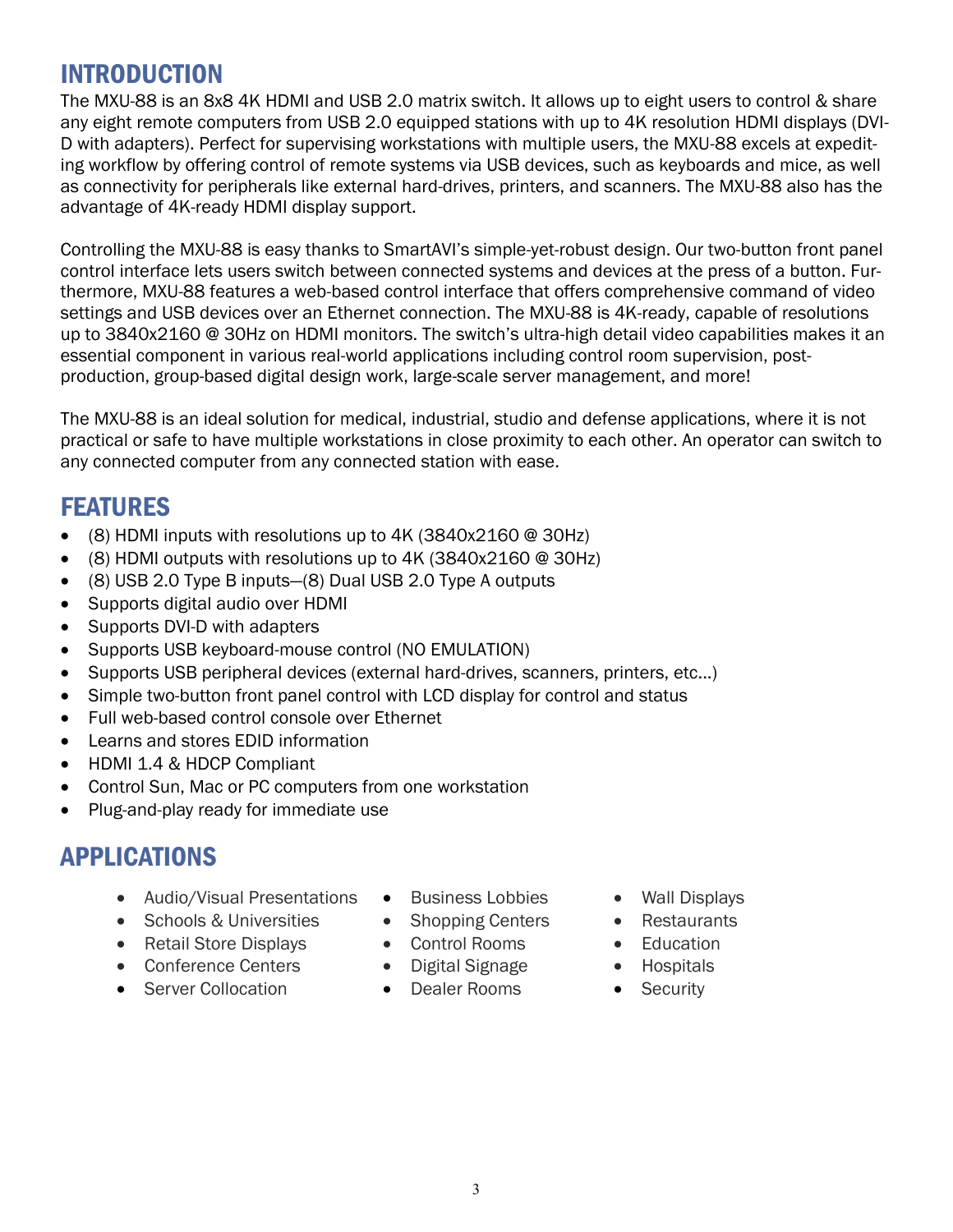## TECHNICAL SPECIFICATIONS

| <b>VIDEO</b>                 |                                                                                     |  |  |  |
|------------------------------|-------------------------------------------------------------------------------------|--|--|--|
| <b>Supported Resolutions</b> | 4Kx2K (3840x2160@30Hz), 1080p, 1080i, 720p, 480p,<br>Supports all DVI-D Resolutions |  |  |  |
| <b>Video Bandwidth</b>       | <b>300 MHz</b>                                                                      |  |  |  |
| <b>HDMI</b> Version          | HDMI 1.4                                                                            |  |  |  |
| Input Interface              | (8) HDMI Type A 19-pin Female TMDS (DVI-D with adapter)                             |  |  |  |
| Output Interface             | (8) HDMI Type A 19-pin Female TMDS (DVI-D with adapter)                             |  |  |  |
| Max Cable length             | Up to 20 ft.                                                                        |  |  |  |
| Audio                        | Stereo Embedded in HDMI signal                                                      |  |  |  |
| <b>USB</b>                   |                                                                                     |  |  |  |
| <b>Signal Type</b>           | USB 2.0, 1.1 and 1.0                                                                |  |  |  |
| Input                        | (8) USB Type B Female (No Emulation)                                                |  |  |  |
| Output                       | (16) USB Type A Female                                                              |  |  |  |
| <b>CONTROL</b>               |                                                                                     |  |  |  |
| <b>Front Panel</b>           | <b>Buttons</b>                                                                      |  |  |  |
| Ethernet (TCP/IP)            | (1) RJ-45                                                                           |  |  |  |
| <b>OTHER</b>                 |                                                                                     |  |  |  |
| <b>Power Adapter</b>         | PS12VDC5A                                                                           |  |  |  |
| <b>Dimensions</b>            | 17.06" W x 2" H x 10.4" D                                                           |  |  |  |
| Weight                       | 8.8 lbs.                                                                            |  |  |  |
| <b>Working Temp.</b>         | 32 to 122 °F (0 to 50 °C)                                                           |  |  |  |
| <b>Working Humidity</b>      | Up to 85% RH (no condensation)                                                      |  |  |  |
| Storage Temp.                | -4 to 149 °F (-20 to 65 °C)                                                         |  |  |  |
| <b>Storage Humidity</b>      | Up to 90% RH (no condensation)                                                      |  |  |  |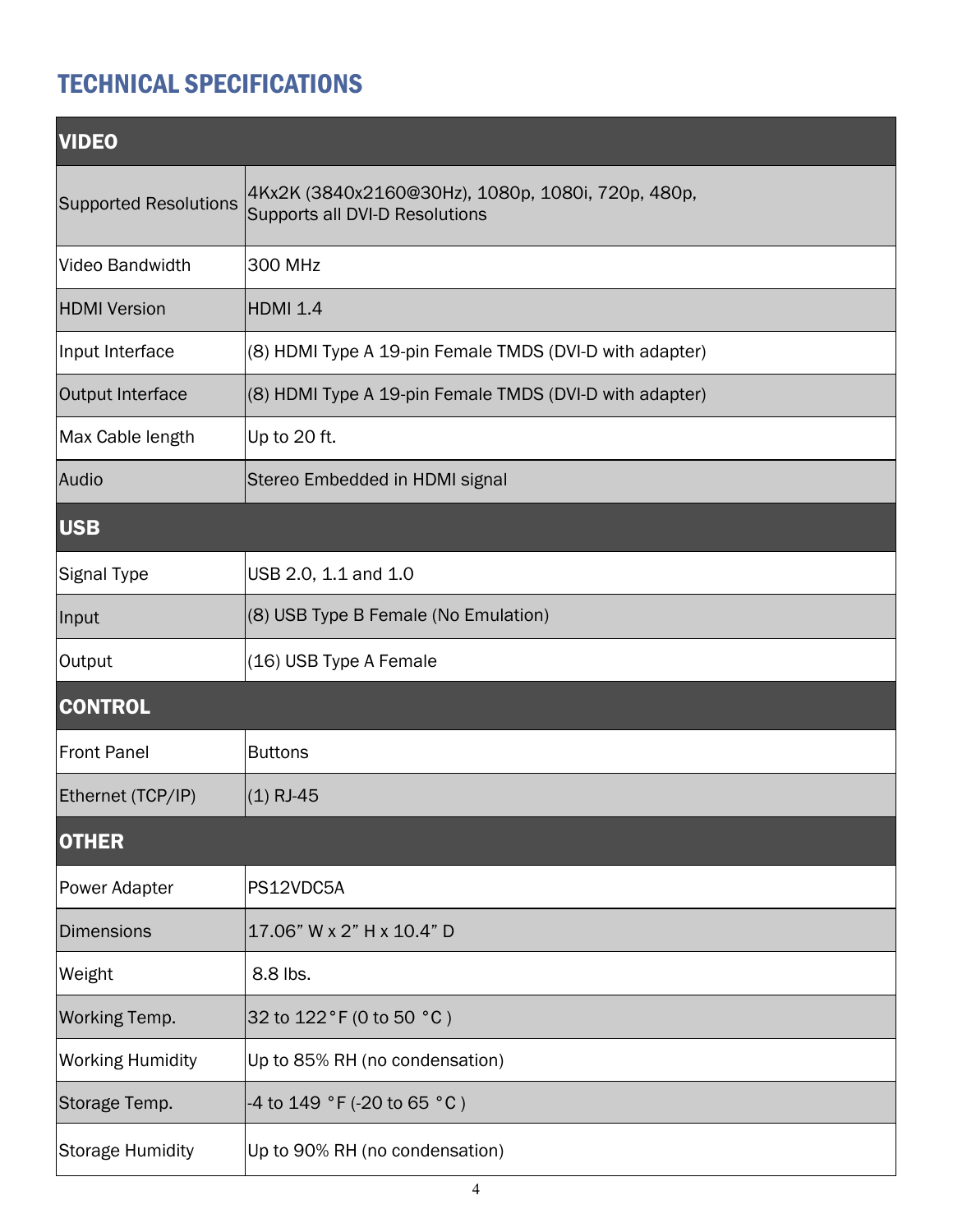## HARDWARE INSTALLATION

- 1. Position the MXU-88 conveniently and keep it unplugged.
- 2. Connect up to 8 computer's HDMI (DVI-D with adapter) outputs to the MXU-88 HDMI inputs
- 3. Connect up to 8 computer's USB outputs to the MXU-88 USB type B inputs
- 4. Connect HDMI (DVI-D with adapter) monitors to the MXU-88 HDMI outputs.
- 5. Connect up to 8 keyboards and mice to the MXU-88 type A USB outputs. USB hubs may be used to connect additional USB devices.
- 6. Optionally connect the MXU-88 to your network for additional control.
- 7. Power on the connected displays.
- 8. Power on the connected computers.
- 9. Power on the MXU-88.

KVM extenders can be used to extend placement of Displays and USB devices.



Transparent USB 2.0 Switching. Access to any USB Device for Any Station.

Figure 5-1



Figure 5-2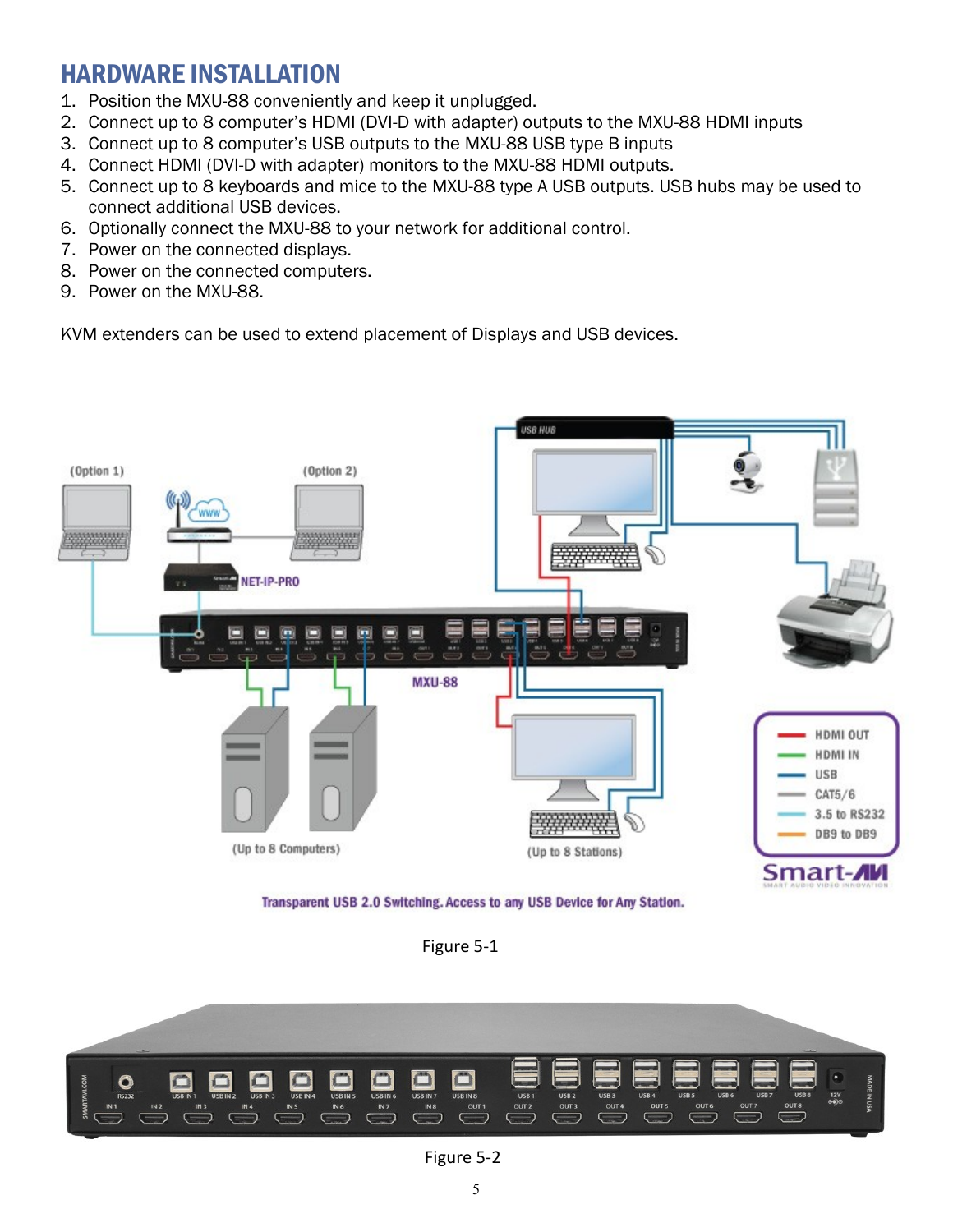## FRONT PANEL CONTROL

Use the ST2 button to navigate to the desired menu item. Pressing ST1 and ST2 at the same time will execute the selection.



#### USB:

Change which computer is connected to which keyboard / mouse.

Press ST2 to move from IN port to IN port.

Press ST1 when the cursor is on the IN port you want to change the OUT port # connected to it.

Press ST1 & ST2 simultaneously to connect the ports.

Press ST2 to move to another IN port or press ST1 & ST2 simultaneously to exit back to the main menu.

#### Video:

Change which computer is connected to which monitor.

Press ST2 to move from IN port to IN port.

Press ST1 when the cursor is on the IN port you want to change the OUT port # connected to it.

Press ST1 & ST2 simultaneously to connect the ports.

Press ST2 to move to another IN port or press ST1 & ST2 simultaneously to exit back to the main menu.

#### EDID:

Press ST2 to move from menu item to item. Press ST1 and ST2 simultaneously to enter the EDID sub menu.

Learn: Will load and store the EDID from the display connected to port 1.

Info: Will display the name of the EDID currently in use.

Exit: Will exit back to the main menu.

#### IP:

Press ST1 & ST2 simultaneously to display the IP address in use by the MXU-88.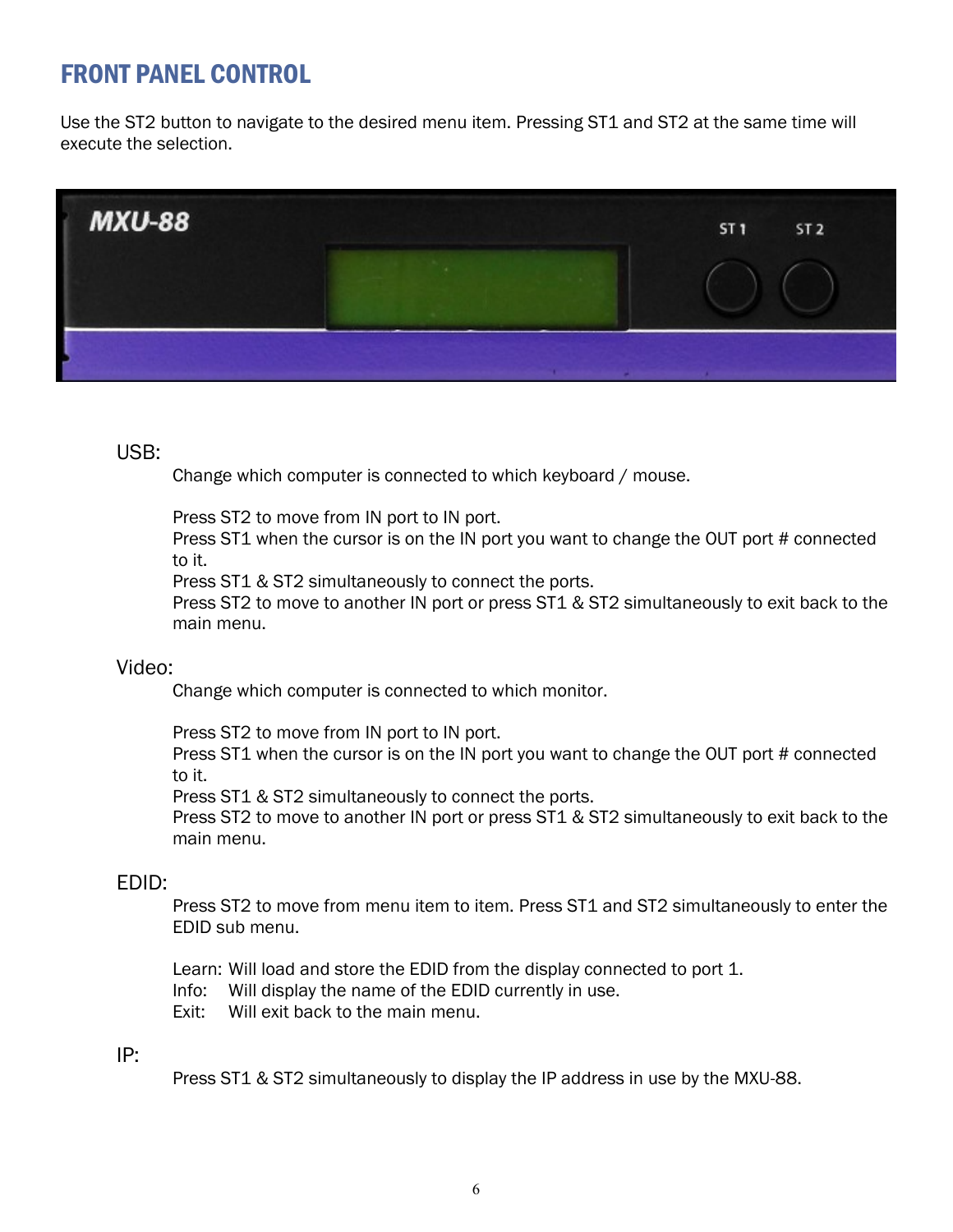## CONTROL VIA ETHERNET

On the front panel of the MXU-88 press the ST2 button until the cursor is by the IP selection. Press ST1 & ST2 simultaneously to display the IP address in use by the MXU-88. Enter the IP address into a web browser of your choice. You should see the MXU-88 login page. The username is admin and the password is admin. Then the main webpage will display as shown in Figure 7-1. The left column of numbers represents the output port. The top row of numbers represent the input ports. Using your mouse click on the box at the intersection of the input with the output to execute the desired connection. The video and usb connections can be changed independently.

There is also a button you can click on to learn the EDID of the monitor connected to output port 1 and a button that will display the EDID in use.



Figure 7-1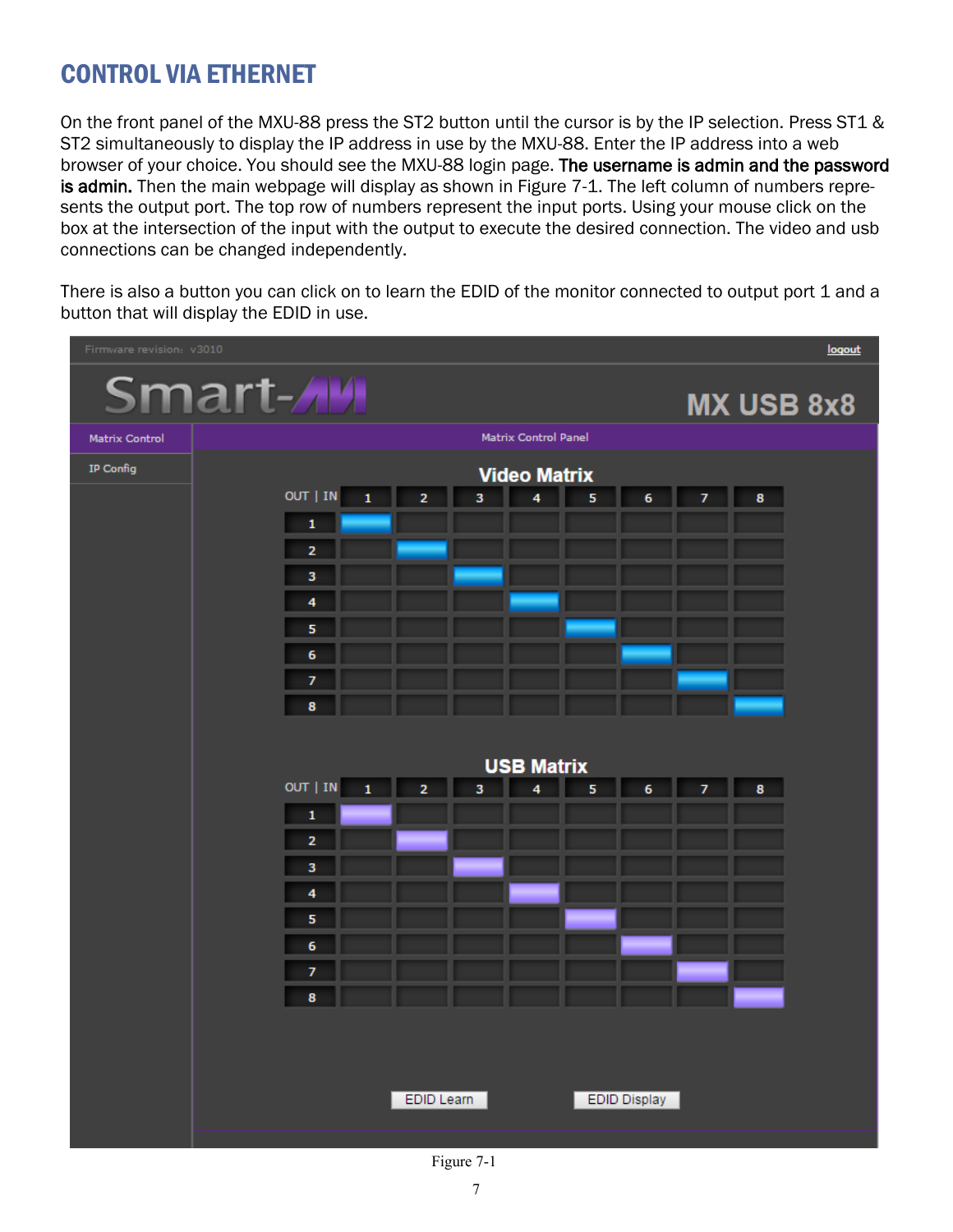## CONTROL VIA ETHERNET (Continued)

From the main webpage you can select IP Config and a webpage will display with fields allowing to set the network settings for the MXU-88.

| Firmware revision: v3010 |                                                    | logout     |
|--------------------------|----------------------------------------------------|------------|
|                          | Smart- <b>AM</b>                                   | MX USB 8x8 |
| <b>Matrix Control</b>    | parameter                                          |            |
| IP Config                | IP type: DHCP/AutoIP ▼                             |            |
|                          |                                                    |            |
|                          | Static IP: <sup>192</sup> . <sup>168</sup> . 0 . 7 |            |
|                          | Submask: 255 . 255 . 255 . 0                       |            |
|                          | Gateway: <mark>192   168   0   1</mark>   1        |            |
|                          | Save Cancel                                        |            |

Figure 8-1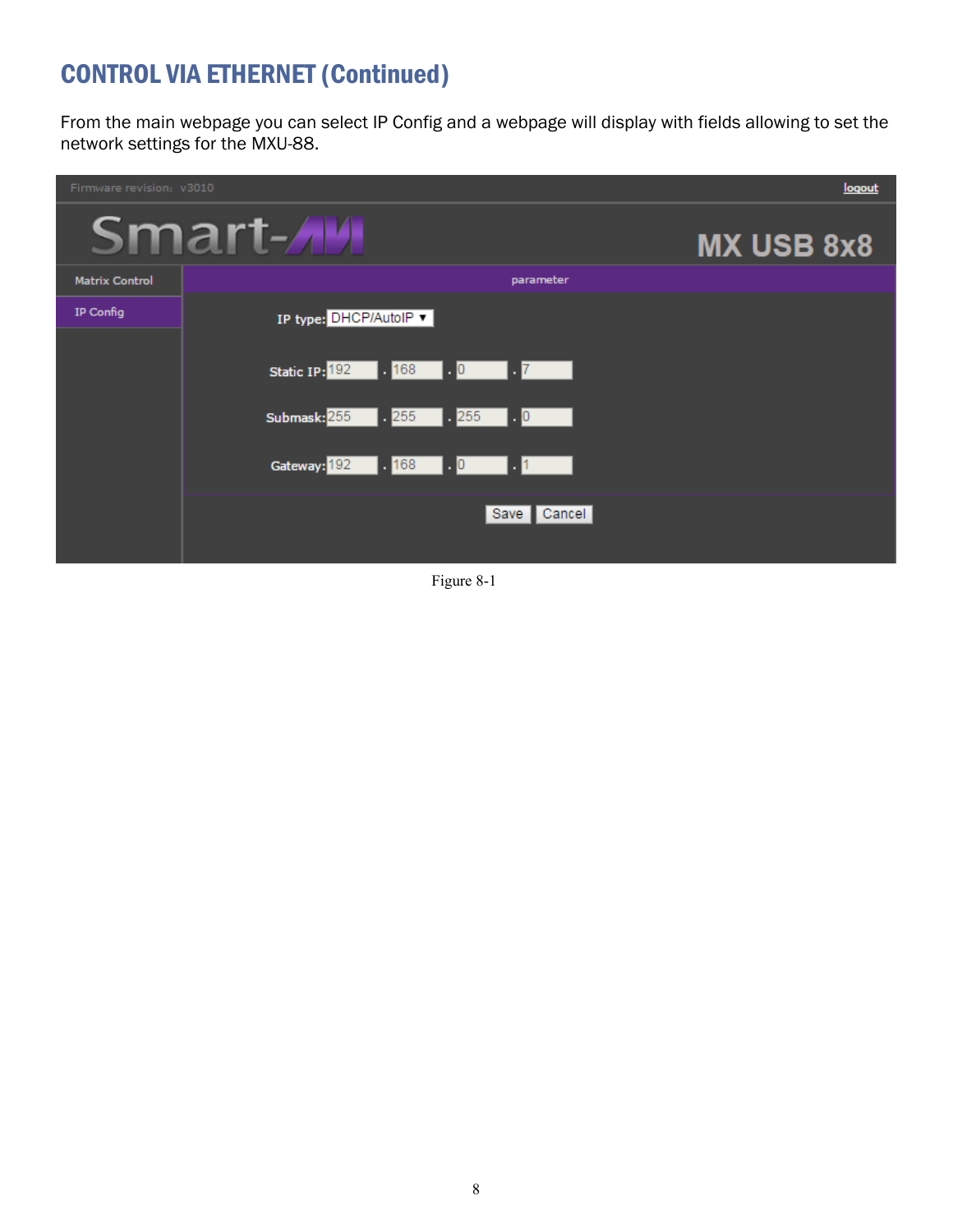## LIMITED WARRANTY STATEMENT

#### **A. Extent of limited warranty**

Smart-AVI Technologies, Inc. warrants to the end-user customers that the Smart-AVI product specified above will be free from defects in materials and workmanship for the duration of 1 year, which duration begins on the date of purchase by the customer. Customer is responsible for maintaining proof of date of purchase.

Smart-AVI limited warranty covers only those defects which arise as a result of normal use of the product, and do not apply to any:

- a. Improper or inadequate maintenance or modifications
- b. Operations outside product specifications
- c. Mechanical abuse and exposure to severe conditions

If Smart-AVI receives, during applicable warranty period, a notice of defect, Smart-AVI will at its discretion replace or repair defective product. If Smart-AVI is unable to replace or repair defective product covered by the Smart-AVI warranty within reasonable period of time, Smart-AVI shall refund the cost of the product.

Smart-AVI shall have no obligation to repair, replace or refund unit until customer returns defective product to Smart-AVI.

Any replacement product could be new or like new, provided that it has functionality at least equal to that of the product being replaced.

Smart-AVI limited warranty is valid in any country where the covered product is distributed by Smart-AVI.

#### **B. Limitations of warranty**

To the extant allowed by local law, neither Smart-AVI nor its third party suppliers make any other warranty or condition of any kind whether expressed or implied with respect to the Smart-AVI product, and specifically disclaim implied warranties or conditions of merchantability, satisfactory quality, and fitness for a particular purpose.

#### **C. Limitations of liability**

To the extent allowed by local law the remedies provided in this warranty statement are the customers sole and exclusive remedies.

To the extant allowed by local law, except for the obligations specifically set forth in this warranty statement, in no event will Smart-AVI or its third party suppliers be liable for direct, indirect, special, incidental, or consequential damages whether based on contract, tort or any other legal theory and whether advised of the possibility of such damages.

#### **D. Local law**

To the extent that this warranty statement is inconsistent with local law, this warranty statement shall be considered modified to be consistent with such law.